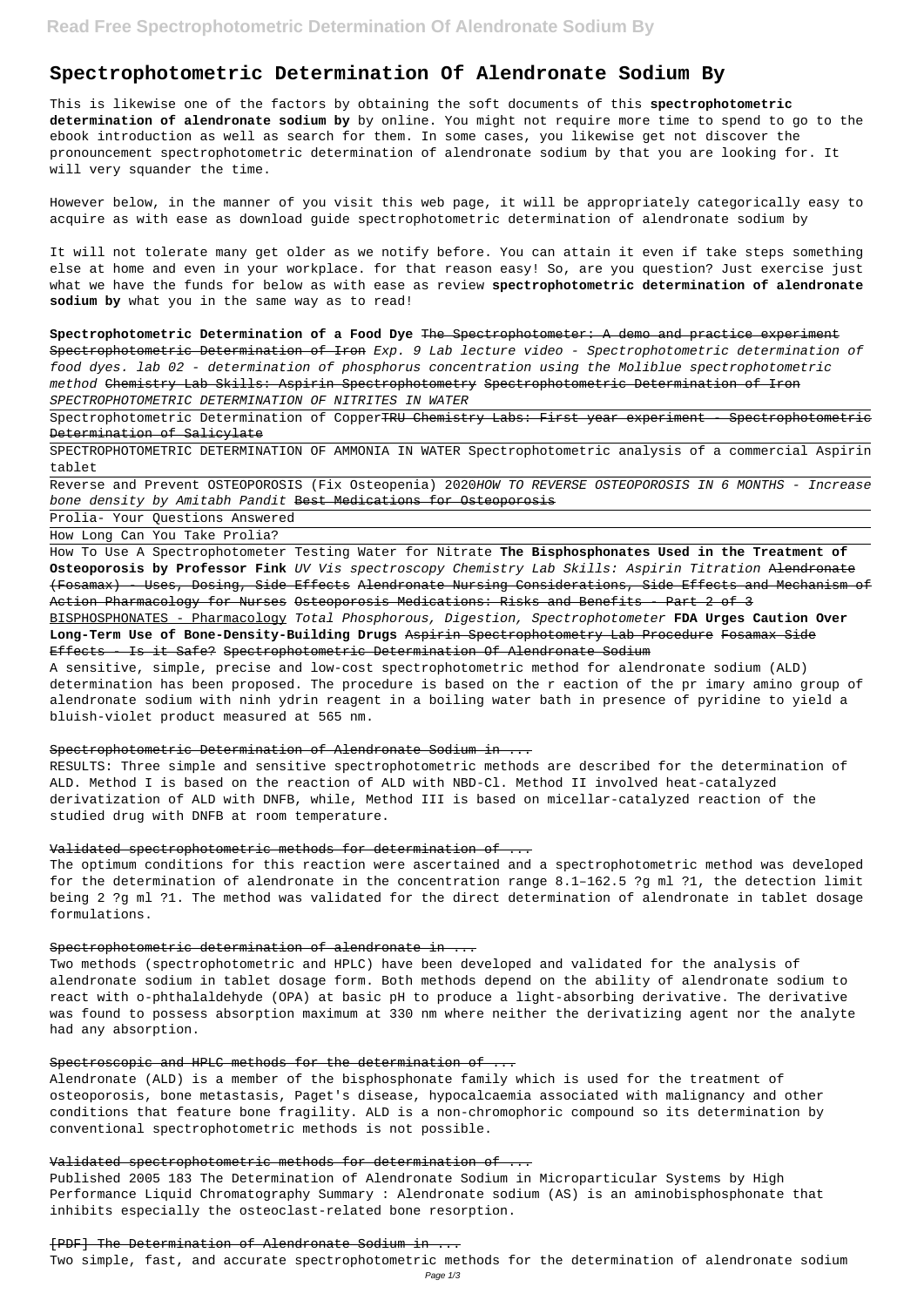are described. The methods are based on charge-transfer complex formation of the drug with two ? -electron acceptors 7,7,7,8-tetracyanoquinodimethane (TCNQ) and 2,3-dichloro-5,6-dicyano-1,4-benzoquinone (DDQ) in acetonitrile and methanol medium.

#### Application of Certain ? Acceptors for the ...

Two simple, fast, and accurate spectrophotometric methods for the determination of alendronate sodium are described. The methods are based on charge-transfer complex formation of the drug with two ? electron acceptors 7,7,7,8-tetracyanoquinodimethane (TCNQ) and 2,3-dichloro-5,6-dicyano-1,4-benzoquinone (DDQ) in acetonitrile and methanol medium. The methods are followed spectrophotometrically by measuring the maximum absorbance at 840 nm and 465 nm, respectively.

#### Application of Certain ? Acceptors for the ...

Spectrophotometric Determination. Solved: consider the spectrophotometric determination of i chegg com equilibrium constant a reaction docsity file:spectrophotometric acidity an acidic basic indicator jpg wikimedia commons alendronate sodium by using 1 2 naphthoquinone 4 sulphonate semantic scholar iron

#### Spectrophotometric Determination - Free Photos

Validated spectrophotometric methods for determination of Alendronate sodium in tablets through nucleophilic aromatic substitution reactions. (PMID:22472190 PMCID:PMC3379942) PMID:22472190 PMCID:PMC3379942

#### Validated spectrophotometric methods for determination of ...

Determination Of Alendronate Sodium By their computer. spectrophotometric determination of alendronate sodium by is available in our digital library an online access to it is set as public so you can download it instantly. Our digital library saves in multiple locations, allowing you to get the most Page 3/11

#### Spectrophotometric Determination Of Alendronate Sodium By

Sodium p-aminosalycilate is an orphan drug used in patients affected with Multidrug-resistant Tuberculosis. Two methods, high-performance liquid chromatographic and ultraviolet spectrophotometric for the quantitative determination of sodium p-aminosalycilate and its degradation product m-aminophenol …

Ani Latchinian Chem 101 Lab T/TH 1:40-4:30 PreLab: Spectrophotometric Determination Of an Unknown Concentration of Iron Safety: Goggles must be worn and gloves because of sulfuric acid H2SO4 Preparation of Diluted Standard Iron Solution:-Obtain approximately 25ml of standard iron solution (containing about 0.5mg ) in a clean sry 50 ml beaker-Using a graduated 10 ml mohr pipette transfer 2 ml ...

## Validation of Ultraviolet-visible and High-performance ...

determine alendronate sodium in pharmaceutical tablets and an HPLC method with fluorescence detection for its analysis in urine.6 They reported the LOQ of 14 and 0.3 µgml-1 for the spectrophotometric and HPLC fluorometric procedures, respectively. To the best of our knowledge, there is no report about the

#### A fast and simple spectrofluorometric method for the.

Two simple, fast, and accurate spectrophotometric methods for the determination of alendronate sodium are described. The methods are based on charge-transfer complex formation of the drug with two...

#### (PDF) Application of Certain ? Acceptors for the

spectrophotometric methods (A, B, C and D) have been developed for the estimation of sulfadoxine in pharmaceutical preparations. They are based on the diazotization of sulfadoxine with sodium nitrite and hydrochloric acid followed by coupling with N-(1-naphthyl) ethylenediamine dihydrochloride

# Spectrophotometric Estimation of Sulfadoxine in ...

A new spectrophotometric method is developed to determine sodium dodecylbenezene sulphonate (SDBS) in natural water without the use of organic hydrophobic solvents and two-phase extraction. In BR buffer solution (pH 2.03), SDBS replaces sodium diphenyl diazo-bis-?-naphthylamine-4-sulphonate (Congo red, CR) in CR-cetylpyridinium chloride (CPC) system.

# [PDF] Spectrophotometric determination of sodium ...

methods available for the determination of alendronate sodium. These methods include spectrophotometric [3– 6], chromatographic [7–13], capillary electrophoresis [14], inductively coupled plasma [15], and

voltammetric [16]. These previously reported spectrophotometric methods in theliteraturesu?er from disadvantages like extraction,

# ApplicationofCertain ? Acceptorsfor ...

Key Words: Spectrophotometric determination, 3-Methyl-2-benzothiazolinone hydrazone, Folin-ciocalteu Phenol's reagent, Famciclovir. Famciclovir (FCV) is an antiviral drug and chemically known as 1,3-propanediol, 2-[2-(2-amino-9H-purin-9yl)ethyl]diacetate (ester). Literature survey reveals that no visible methods are reported, however, an UV 1 ...

# Spectrophotometric Determination of Famciclovir in Bulk ...